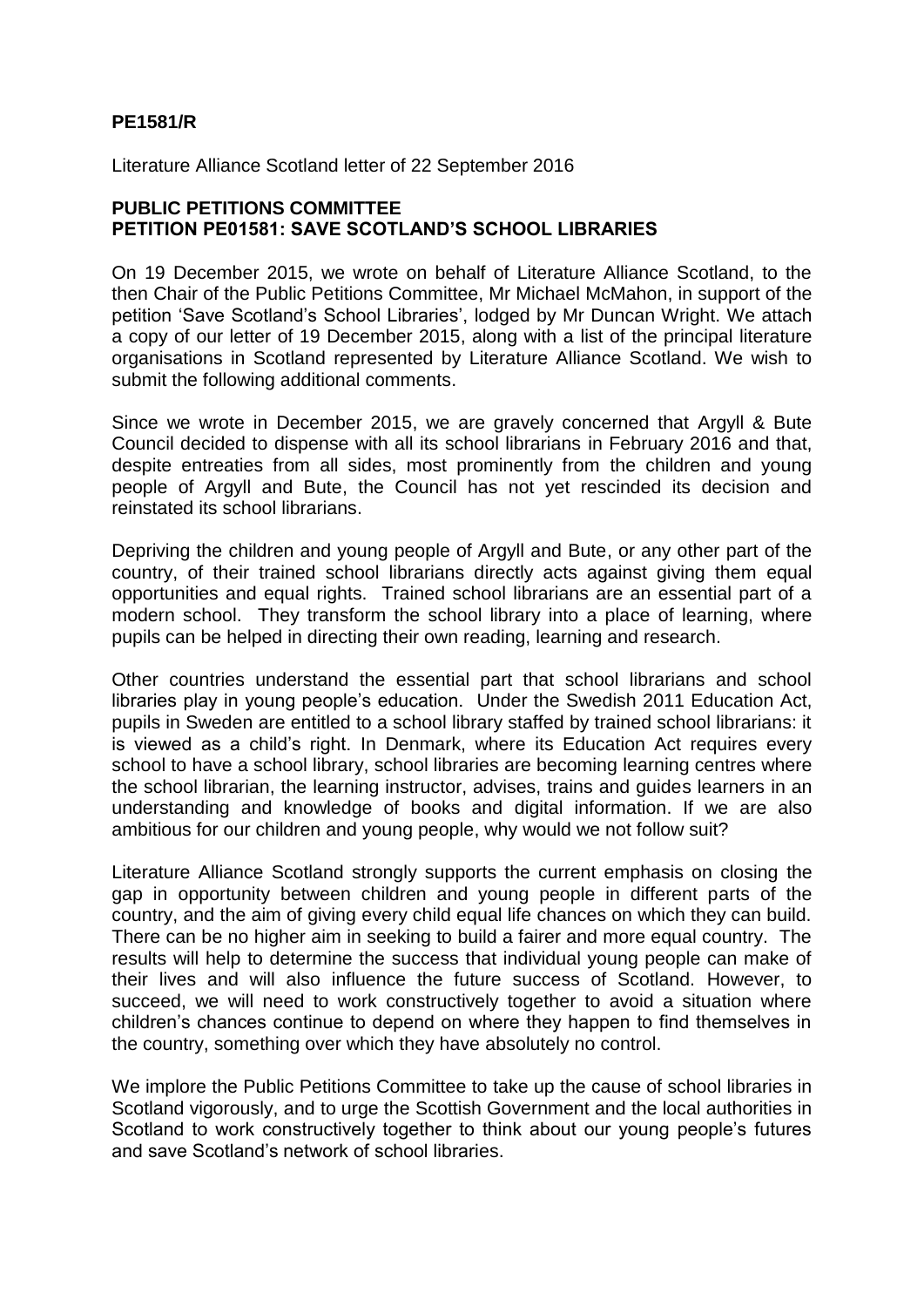Yours sincerely Dr Ann Matheson **Dr Donald Smith** Chair Vice-Chair

Enc. Literature Alliance Scotland Membership